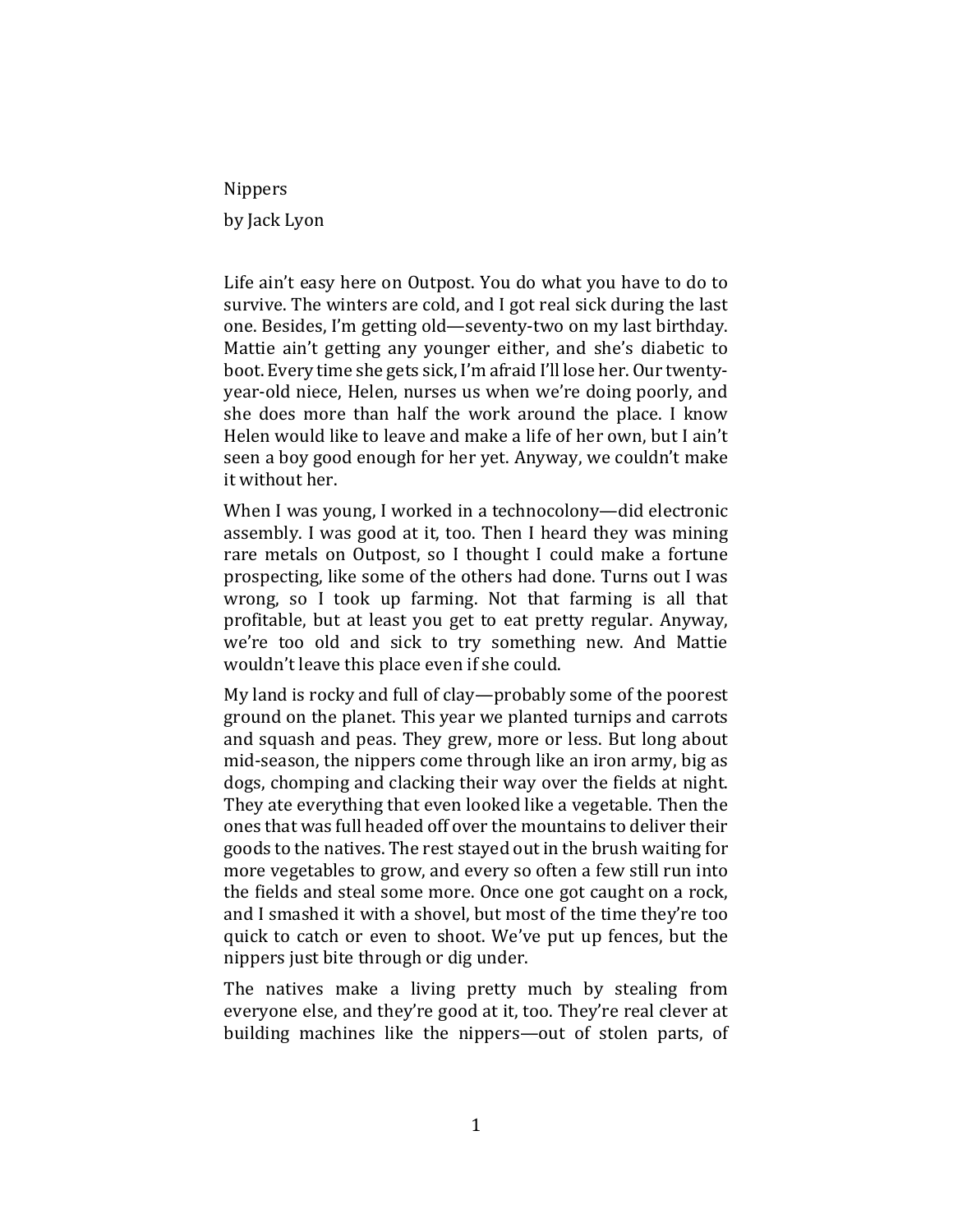course. You don't see natives very often. Last year somebody caught one stealing a cow, and I went clear into town to watch while they killed it. They cut it apart, piece by piece. I say the native had it coming. They won't have nothing to do with humans except take what we produce. Send in the nippers! That's their motto. If I could just get rid of them things, life would be at least a little easier.

That's why I was interested when the salesman come along. Just as bold as you please he come through the front gate and knocked on our big wooden door. Mattie let him in, of course, and they spent several minutes with her googawing about what was a handsome young man like him doing clear out on Outpost and would he like anything to eat, because we was just getting ready to have breakfast. I come downstairs in my working clothes, and the young feller fell all over himself bowing and scraping the way them technocolony folks do. I knew his kind big talker, good with women, bad with money, and unreliable. Six months from now he'd be out of work. Mattie introduced him to me—his name was Joe Cooper. And right about then is when Helen come in from the kitchen with a plate of biscuits.

Being around Helen all the time, I sort of forget how beautiful she is with her long, blond hair and her big brown eyes. No doubt she's the best-looking girl on Outpost. When the young man seen Helen, his mouth dropped open and his eyes bugged out like turnips, and he dropped his sample case right on the floor. Lucky for him, Mattie come to his rescue, or he'd probably still be standing there. "Why don't you have a seat at the table?" she said.

He got ahold of himself and sort of fell into a chair, and the rest of us sat down too. As Mattie passed the biscuits around, I noticed Helen was watching that young man about as close as he was watching her. We don't get many young men out here. Naturally, quite a few have been interested in Helen, but, like I say, none of them have amounted to much. Besides, most of them are a little afraid of her uncle.

"Well, Joe," I said, "why don't you tell us what you're doing way out here."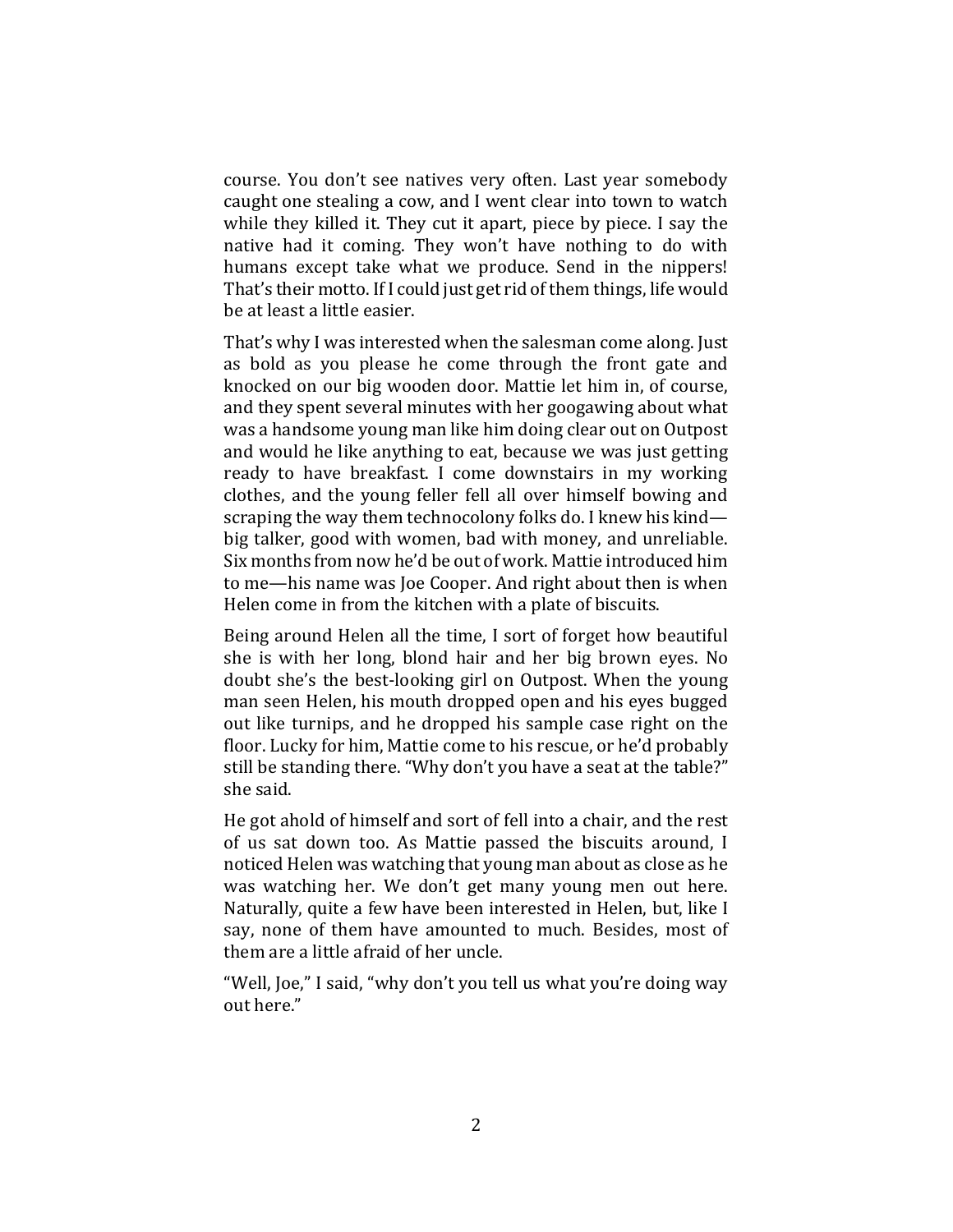He smoothed back his blond hair. "Mr. Brown," he said, "if I told you I had a way to stop the nippers from eating your vegetables, what would you say?"

"I'd say tell me what it is."

"Farm Technologies Incorporated has created a device that reprograms any nippers within five miles to eat nothing but rocks. I'd be happy to give you a demonstration." He smiled at Helen, and she blushed. "Maybe you'd like to watch too."

"Helen's got her own work to do," I said.

After breakfast, we went out to the field behind the house. Sure enough, three or four nippers was running up and down the furrows. Joe took a little aluminum box out of his sample case, set it on the ground, and flipped a switch on the front panel.

The result was amazing. Them nippers stopped dead still. Then all of a sudden they was running all over that field, just eating rocks like they was the most delicious vegetables in the world. I thought about how the natives would look when they opened up the nippers and found all them rocks, and I laughed till I had to hold my sides. It was the greatest thing I ever seen.

"Joe," I said, "how much you want for one of them boxes?"

"Mr. Brown," he said earnestly, "I've been thinking about that. I'd like to *give* you that box—no charge at all."

"What's the catch?"

"You're a plain man, and so am I. When I leave Outpost, I'd like to take Helen with me." He said it just as bold as nippers eat vegetables.

"Can't do it," I said. "Mattie and I are too old. Helen practically runs this place. Without her, I don't think we could make it."

"I certainly understand, sir. But I've got to tell you I've traveled to most of the colonies selling one thing or another. I've seen lots of beautiful women, but not one who even comes close to Helen." He drew himself up to his full height. "I've been looking for a woman that beautiful ever since I was old enough to know what a beautiful woman was. I'm young, but I know what I want."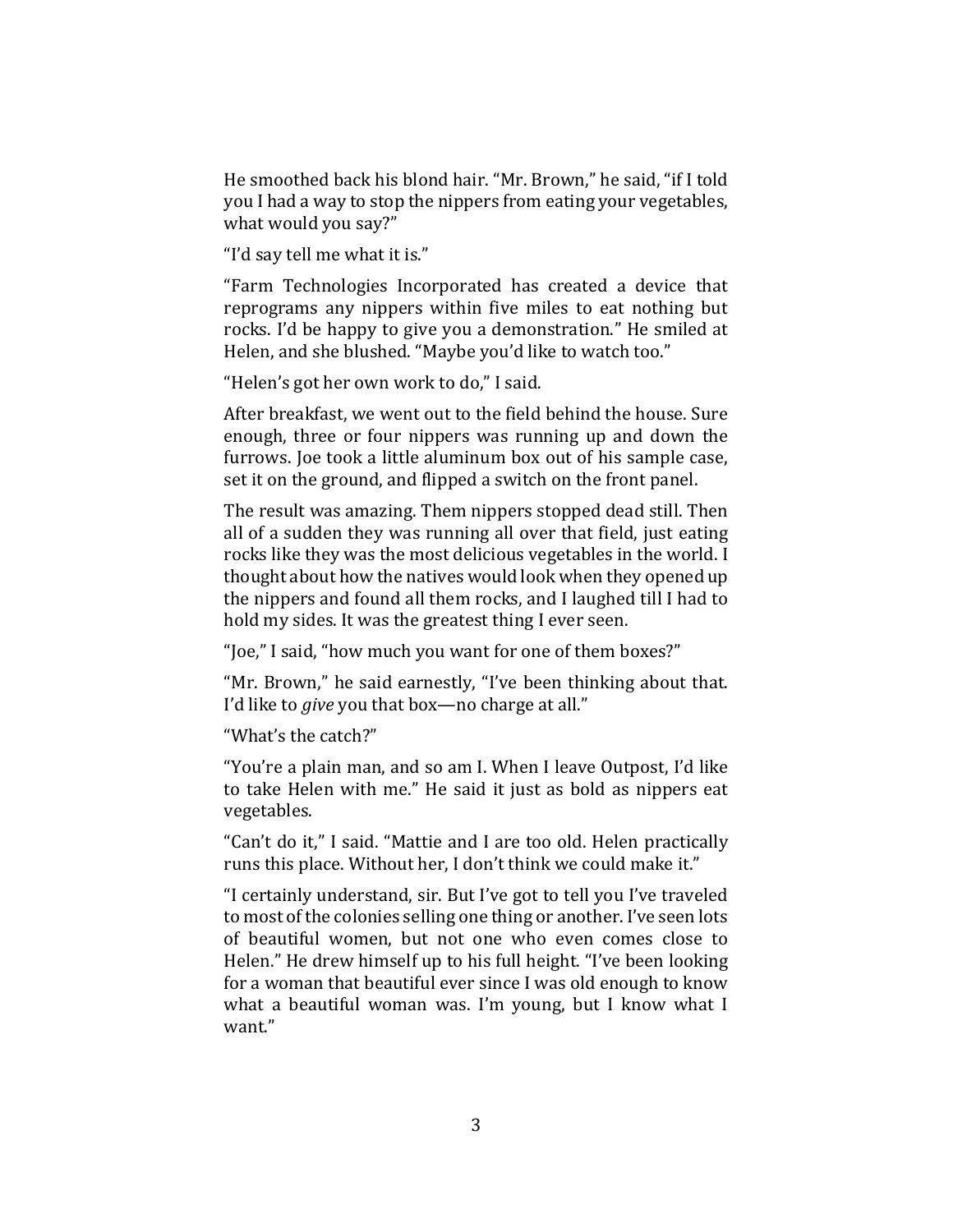"You know what you want, huh?" I said. "How many jobs you held in the past two years?"

"Four," he said, looking down. "But the one I've got now is really going to amount to something."

"Too bad *you* ain't," I said. I turned and walked away from the field.

"Mr. Brown, please wait," he said, running after me. "Just forget what I said, all right? Are you still interested in one of my machines?"

"Depends on the price," I said, still walking.

"Two hundred silver," he said. "Not much, really."

I stopped and looked him square in the eye. "Not much, huh? That would take every bit of savings I've got."

"But wouldn't it be worth it? Look at your field. What would it be worth to you to save the three-fourths of your crop that you're losing now?"

I looked out at the nearly empty furrows. There was still some squash plants and a few root crops untouched, but the rest was a disaster.

"All right," I said. "I'll take one. Then I want you out of here."

We went back to the house, and I paid him. Then he gave me one of the machines from his case, with instructions and warranty. Helen had been out back putting laundry on the clothesline, but I noticed she poked her head around the corner as we finished our business.

"Thank you, Mr. Brown," the salesman said. As he walked away, he waved, but he was waving at Helen, not at me.

When he was out of sight, I went around the corner, where Helen was still standing. "What do you think you're doing?" I asked. "You thinking about that young man?"

"No, Uncle," she said, real quick.

"Good. Then get back to your laundry." I watched until she went out back; then I went out to milk the goats.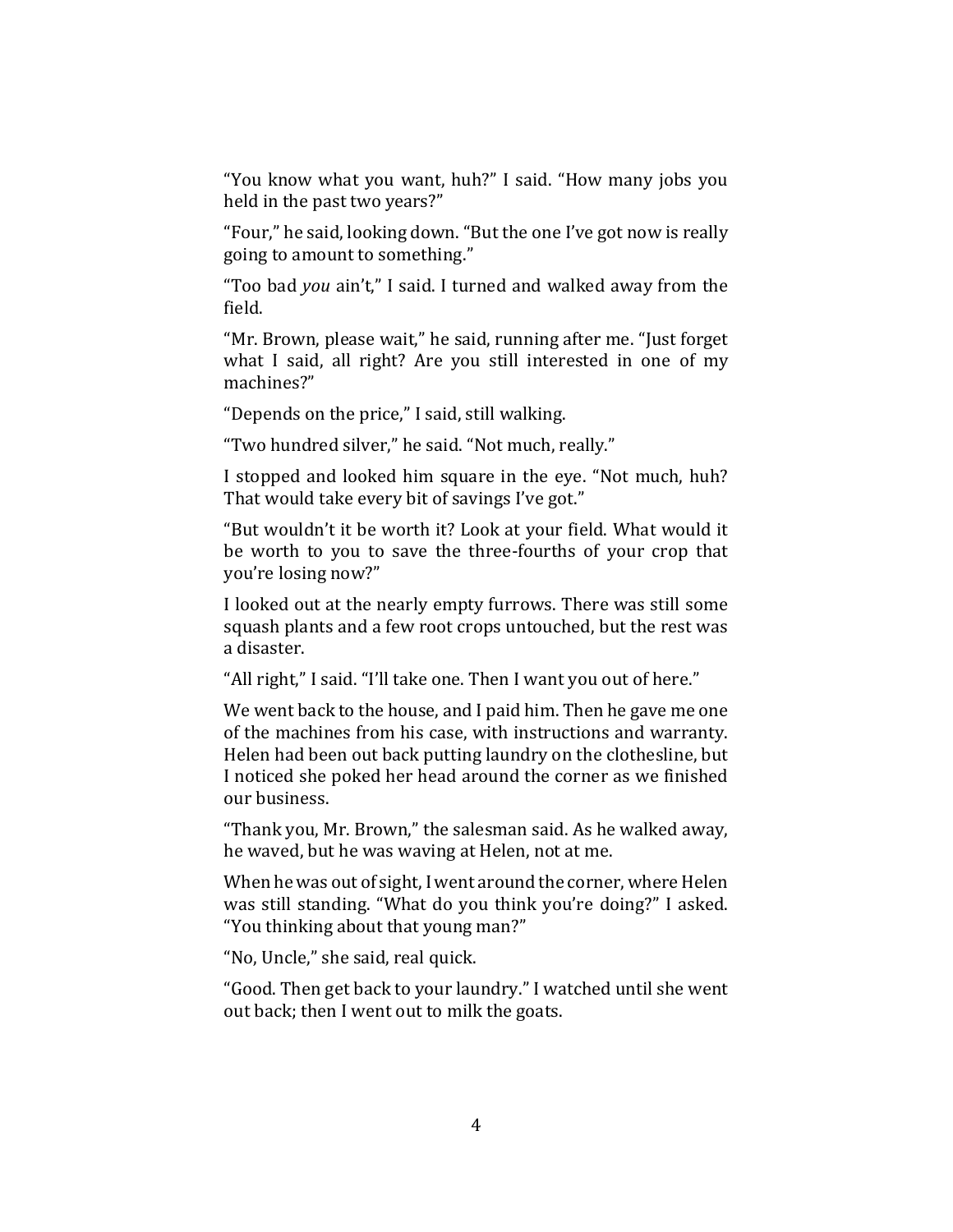The next morning after breakfast I looked out the back window, and there was Helen and that salesman talking under the apple tree. I was just getting ready to holler when he kissed her. Then he jumped over the fence and come around to the front of the house and up the walk, trying to look like he'd just arrived. Just then Helen come in the back door and went upstairs. When he knocked, I opened the door.

"What do you want?" I asked, and I didn't smile, either.

"I just came to see if your new machine was working all right for you," he said.

"No you didn't," I said. "You come to talk to Helen. But it ain't right. You trying to take Helen, that's just the same as if you come in here and tried to take my crops, only worse. You take Helen, you might just as well kill us outright, 'cause we can't make it without her. Now you get out of here, and you stay out. I see you here again, you might not get another chance to leave. You get my drift?"

He left, but the way he stalked off down the path, I knew he'd be back. When I turned back into the house, I could hear Helen crying up in her bedroom.

I took my new machine and went out into the field to see if I could turn some more nippers into rock eaters. A few of them had finally found the squash plants way out there in the furrows, and I could see their metal jaws moving through the leaves. It was funny, but I almost felt kind of sorry for them. Oh, I knew they wasn't really alive—they was just machines sent in by the natives to pick up some food. But they seemed alive, smelling out the vegetables. They kept trying to fill their bellies, but they never got to keep what they worked for. Someone was always taking it away from them. But they didn't ever give up.

"You and me, we're a lot alike,"I said to the nippers. I didn't even turn on the machine. I just let them eat and eat and eat.

When I got back to the house, I knew what to do. I got a screwdriver out of the toolbox and opened up the machine. I was glad I'd worked in a technocolony—it didn't take long to figure out the circuits. I made a few simple adjustments, and then I was done.